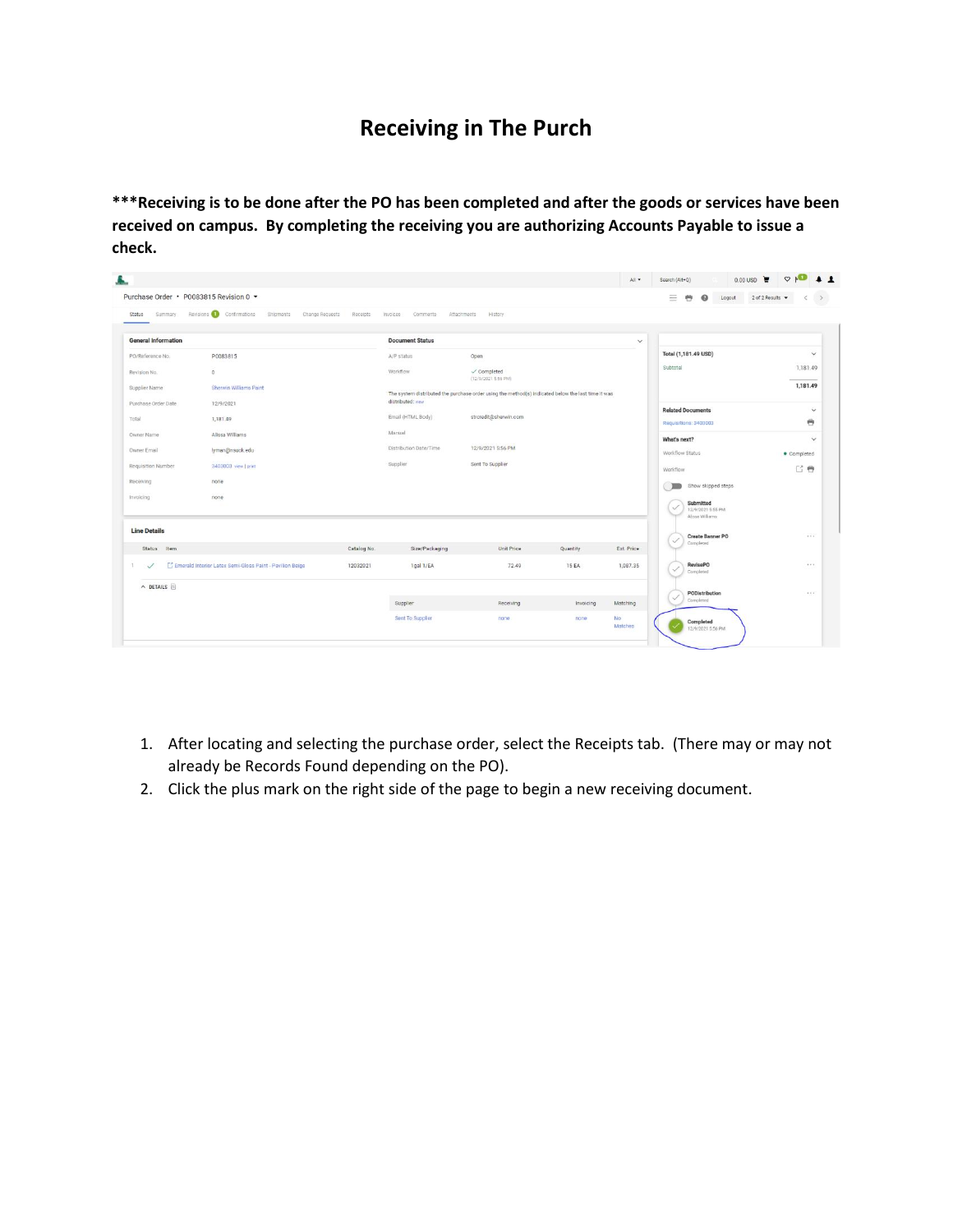| Æ.                                                                                                                                     | Search (Alt+Q)<br>All <b>v</b>                                   | 0.00 USD $\mathbf{v}$ $\heartsuit$ $\mathbf{P}$ $\blacktriangle$ 1 |
|----------------------------------------------------------------------------------------------------------------------------------------|------------------------------------------------------------------|--------------------------------------------------------------------|
| Purchase Order • P0083815 Revision 0 ▼                                                                                                 | 三章<br>$\bullet$<br>2 of 2 Results $\blacktriangledown$<br>Logout | $\rightarrow$                                                      |
| Summary Revisions D Confirmations Shipments<br>Change Requests<br>Status<br>Receipts<br>Attachments<br>History<br>Invoices<br>Comments |                                                                  |                                                                    |
| 1 2 draft receipts exist for this PO.                                                                                                  | <b>Completed</b>                                                 |                                                                    |
| view                                                                                                                                   | <b>Details</b>                                                   | $\checkmark$                                                       |
| <b>Records found: 0</b>                                                                                                                | $\triangleright$<br>Supplier Status<br>Sent To Supplier          |                                                                    |
|                                                                                                                                        | Supplier                                                         |                                                                    |
| There are no receipts for this PO.                                                                                                     | Sherwin Williams Paint                                           |                                                                    |
|                                                                                                                                        | Total (1,181.49 USD)                                             | $\checkmark$                                                       |
|                                                                                                                                        | Subtotal                                                         | 1,181.49                                                           |
|                                                                                                                                        |                                                                  | the control of the control of<br>1,181.49                          |
|                                                                                                                                        | <b>Related Documents</b>                                         | $\checkmark$                                                       |
|                                                                                                                                        | Requisitions: 3403003                                            | e                                                                  |
|                                                                                                                                        | What's next?                                                     | $\rightarrow$                                                      |

3. Once in the Quantity Receipt page fill out as much information as possible.

**Receipt Name:** Auto populates with the date and Vendor Number. This can be left alone or changed.

**Receipt Date:** This should reflect the date that the items were received or services rendered.

**Packing Slip No:** If applicable can be entered here.

**Carrier:** Select the carrier from the drop-down menu or select "Other".

**Tracking No:** If applicable can be entered here.

**Attachments:** If applicable can be uploaded here.

**Notes:** If needed can be entered here.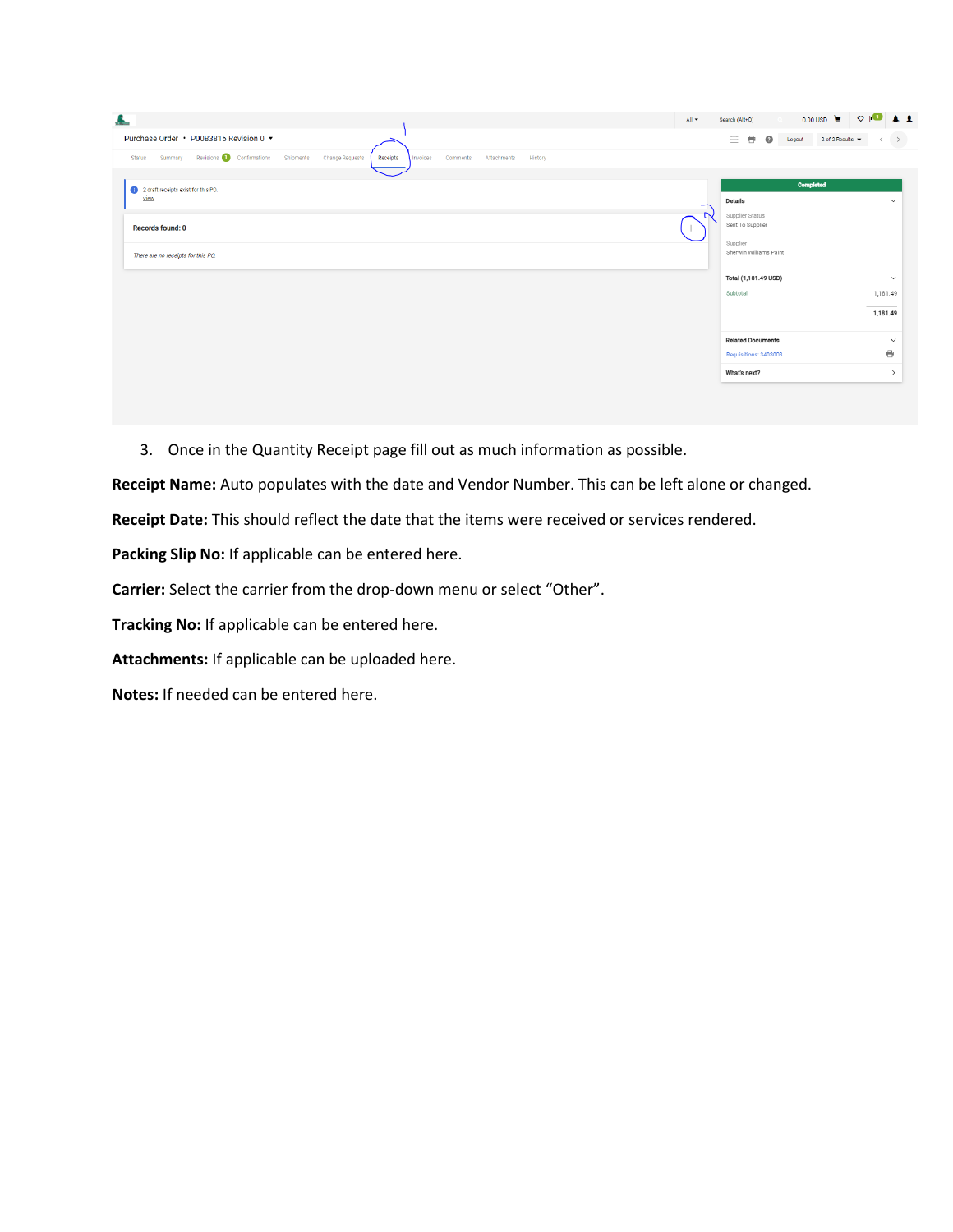| Quantity Receipt · 476563 |                                                              |             |                       |                           |               |                                                         | Ξ.<br>$\ddot{\phantom{1}}$<br>Logout | Save Updates<br>Complete      |
|---------------------------|--------------------------------------------------------------|-------------|-----------------------|---------------------------|---------------|---------------------------------------------------------|--------------------------------------|-------------------------------|
| Summary<br>Comments       | Attachments<br>History                                       |             |                       |                           |               |                                                         |                                      |                               |
|                           |                                                              |             |                       |                           |               |                                                         | <b>Draft</b>                         |                               |
| <b>Receipt Name</b>       | 2021-12-09 N00133755 03                                      |             | Carrier               | Other                     |               | $\mathbf{v}$                                            | Details                              | $\checkmark$                  |
| Receipt No                | To Be Assigned                                               |             | Tracking No.          |                           |               |                                                         | <b>Creation Date</b>                 | 12/9/2021 6:07:34 PM          |
| <b>Receipt Date</b>       | 12/9/2021                                                    | 菌           |                       |                           |               |                                                         | Source                               | Manual                        |
|                           | mm/dd/yyyy                                                   |             | Flexible Text Field   |                           |               |                                                         | Supplier                             | <b>Sherwin Williams Paint</b> |
| Packing Slip No           |                                                              |             | Flexible Text Field 2 |                           |               |                                                         | Received by                          | Red Walker                    |
| Supplier Name             | Sherwin Williams Paint                                       |             | Flexible Drop Down    |                           |               | $\mathbf{v}$                                            | Total (1,181.49 USD)                 | $\check{~}$                   |
| Received by               | <b>Red Walker</b>                                            |             | Attachments           | Add                       |               |                                                         | Subtotal                             | 1,181.49                      |
| Receipt Address           | A No addresses defined in profile.<br>Shipping and Receiving |             |                       |                           |               |                                                         |                                      | 1,181.49                      |
|                           | Attn: Alissa Williams/Purchasing<br>148 Short Street         |             | Notes                 |                           |               |                                                         | <b>Related Documents</b>             | $\checkmark$                  |
|                           | Tahlequah, OK 74464<br><b>United States</b>                  |             |                       |                           |               |                                                         | Purchase Order: P0083815             | e                             |
|                           |                                                              |             |                       | 1000 characters remaining |               |                                                         |                                      |                               |
| Line Details              |                                                              |             |                       |                           |               | 日宜                                                      |                                      |                               |
| PO · P0083815             |                                                              |             |                       |                           |               | $\oplus$                                                |                                      |                               |
| Item<br>Line              |                                                              | Catalog No. |                       | Quantity                  | <b>Status</b> |                                                         |                                      |                               |
| $\mathbf{1}$              | Emerald Interior Latex Semi-Gloss Paint - Pavilion Beige     | 12032021    | 15                    | 15                        | Received      | $\begin{array}{c} 0 \\ 0 \end{array}$<br>$\mathbf{v}$ . |                                      |                               |
| $\land$ ITEM DETAILS      |                                                              |             |                       |                           |               |                                                         |                                      |                               |

M.

- 4. Scrolling down to the Line Details.
- 5. For each line, select the quantity received and the status.

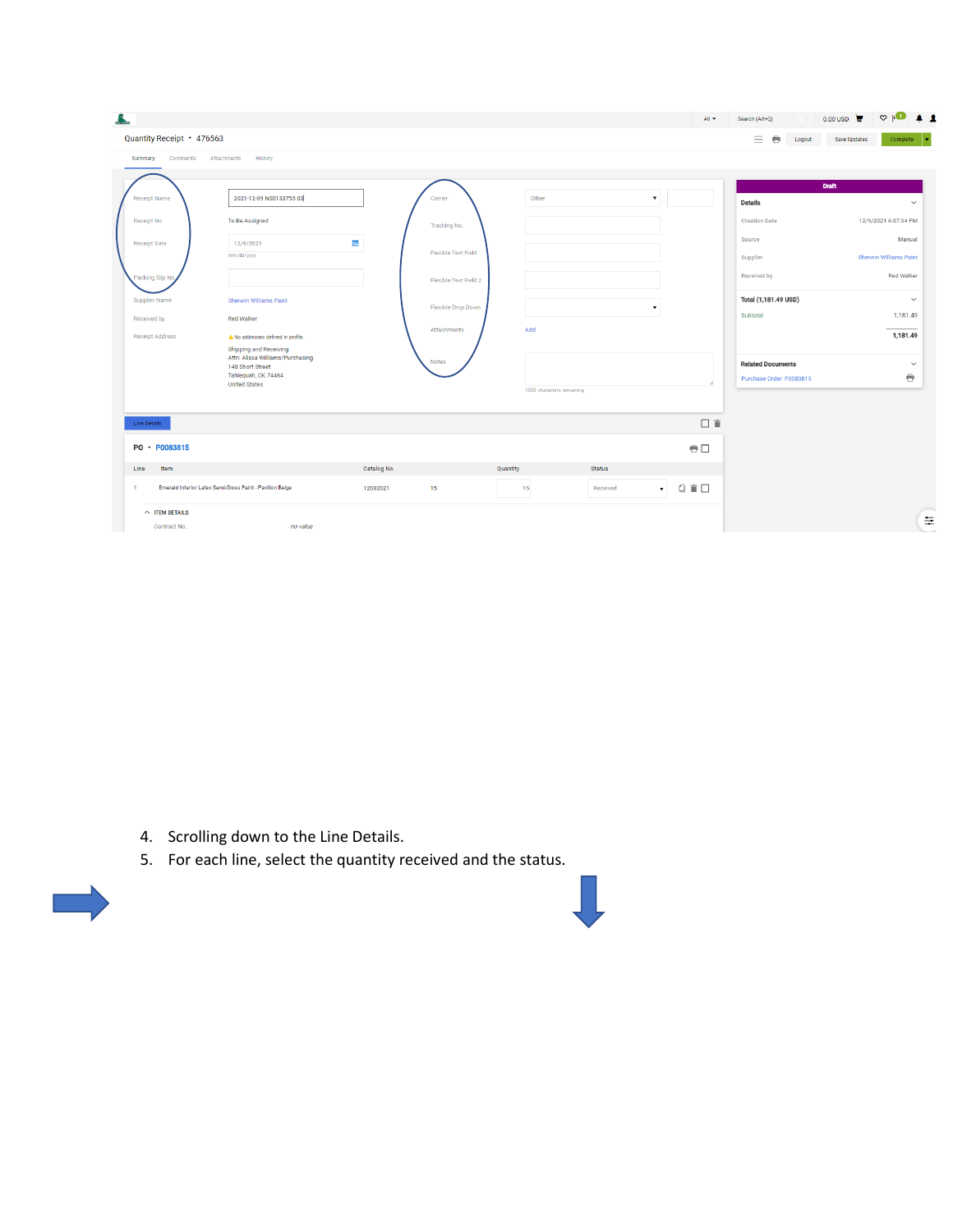| Line Details   |                                                             |                           |             |      |              |               | 日直                                                                                        | <b>Draft</b>             |                               |
|----------------|-------------------------------------------------------------|---------------------------|-------------|------|--------------|---------------|-------------------------------------------------------------------------------------------|--------------------------|-------------------------------|
|                | PO · P0083815                                               |                           |             |      |              |               | $\oplus$                                                                                  | <b>Details</b>           | $\checkmark$                  |
| Line           | Item                                                        |                           | Catalog No. |      | Quantity     | <b>Status</b> |                                                                                           | <b>Creation Date</b>     | 12/9/2021 6:07:34 PM          |
| $\mathbf{1}$   | Emerald Interior Latex Semi-Gloss Paint - Pavilion Beige    |                           | 12032021    | 15   | 15           |               | $\begin{array}{c} \square \hspace{0.2cm} \blacksquare \hspace{0.2cm} \square \end{array}$ | Source                   | Manual                        |
|                |                                                             |                           |             |      |              | Received      |                                                                                           | Supplier                 | <b>Sherwin Williams Paint</b> |
|                | $\land$ ITEM DETAILS                                        |                           |             |      |              | Returned      |                                                                                           | Received by              | Red Walker                    |
|                | Contract No.                                                | no value                  |             |      |              | Cancelled     |                                                                                           | Total (1,181.49 USD)     | $\checkmark$                  |
|                | Flex Field 2                                                |                           |             |      |              |               |                                                                                           | Subtotal                 | 1,181.49                      |
|                | <b>Attachments</b>                                          | Add                       |             |      |              |               |                                                                                           |                          | 1,181.49                      |
|                |                                                             |                           |             |      |              |               |                                                                                           |                          |                               |
|                | <b>Notes</b>                                                |                           |             |      |              |               |                                                                                           | <b>Related Documents</b> | $\checkmark$                  |
|                |                                                             |                           |             |      |              |               |                                                                                           | Purchase Order: P0083815 | $\bullet$                     |
|                |                                                             | 1000 characters remaining |             |      |              |               |                                                                                           |                          |                               |
| $\overline{2}$ | Sherwin Williams Professional Roller Cover Value Pack (6PK) |                           | 1803352     | 3 EA | $\mathbf{a}$ | Received      | $0$ $\Gamma$ $\Box$<br>$\mathbf{v}$                                                       |                          |                               |
|                | $\land$ ITEM DETAILS                                        |                           |             |      |              |               |                                                                                           |                          |                               |
|                | Contract No.                                                | no value                  |             |      |              |               |                                                                                           |                          |                               |
|                | Flex Field 2                                                |                           |             |      |              |               |                                                                                           |                          |                               |
|                | Attachments                                                 | Add                       |             |      |              |               |                                                                                           |                          |                               |
|                |                                                             |                           |             |      |              |               |                                                                                           |                          | ≑                             |

6. After ensuring the amounts and status are correct, scroll back to the top of the page and click complete.

| Quantity Receipt · 476563 |                                                                                       |             |                       |          |                           |               |                     | $\equiv$<br>e<br>Logout  | Save Updates | Complete                      |
|---------------------------|---------------------------------------------------------------------------------------|-------------|-----------------------|----------|---------------------------|---------------|---------------------|--------------------------|--------------|-------------------------------|
| Comments<br>Summary       | Attachments<br>History                                                                |             |                       |          |                           |               |                     |                          |              |                               |
|                           |                                                                                       |             |                       |          |                           |               |                     |                          | <b>Draft</b> |                               |
| Receipt Name              | 2021-12-09 N00133755 03                                                               |             | Carrier               |          | Other                     | $\mathbf{v}$  |                     | <b>Details</b>           |              |                               |
| Receipt No                | To Be Assigned                                                                        |             | Tracking No.          |          |                           |               |                     | <b>Creation Date</b>     |              | 12/9/2021 6:07:34 PM          |
| <b>Receipt Date</b>       | 團<br>12/9/0021                                                                        |             |                       |          |                           |               |                     | Source                   |              | Manual                        |
|                           | mm/dd/yyyy                                                                            |             | Flexible Text Field   |          |                           |               |                     | Supplier                 |              | <b>Sherwin Williams Paint</b> |
| Packing Slip No.          |                                                                                       |             | Flexible Text Field 2 |          |                           |               |                     | Received by              |              | Red Walker                    |
| Supplier Name             | <b>Sherwin Williams Paint</b>                                                         |             | Flexible Drop Down    |          |                           | $\mathbf{v}$  |                     | Total (1,181.49 USD)     |              |                               |
| Received by               | <b>Red Walker</b>                                                                     |             |                       |          |                           |               |                     | Subtotal                 |              | 1,181.49                      |
| <b>Receipt Address</b>    | A No addresses defined in profile.                                                    |             | Attachments           |          | Add                       |               |                     |                          |              | 1,181.49                      |
|                           | <b>Shipping and Receiving</b><br>Attn: Alissa Williams/Purchasing<br>148 Short Street |             | Notes                 |          |                           |               |                     | <b>Related Documents</b> |              |                               |
|                           | Tahlequah, OK 74464<br><b>United States</b>                                           |             |                       |          |                           |               |                     | Purchase Order: P0083815 |              | $\ddot{\theta}$               |
|                           |                                                                                       |             |                       |          | 1000 characters remaining |               |                     |                          |              |                               |
| Line Details              |                                                                                       |             |                       |          |                           |               | 日宜                  |                          |              |                               |
|                           |                                                                                       |             |                       |          |                           |               |                     |                          |              |                               |
| PO · P0083815             |                                                                                       |             |                       |          |                           |               | $\oplus$            |                          |              |                               |
| Item<br>Line              |                                                                                       | Catalog No. |                       | Quantity |                           | <b>Status</b> |                     |                          |              |                               |
| $\mathbf{1}$              | Emerald Interior Latex Semi-Gloss Paint - Pavilion Beige                              | 12032021    | 15                    |          | 15                        | Received      | □■□<br>$\mathbf{v}$ |                          |              |                               |